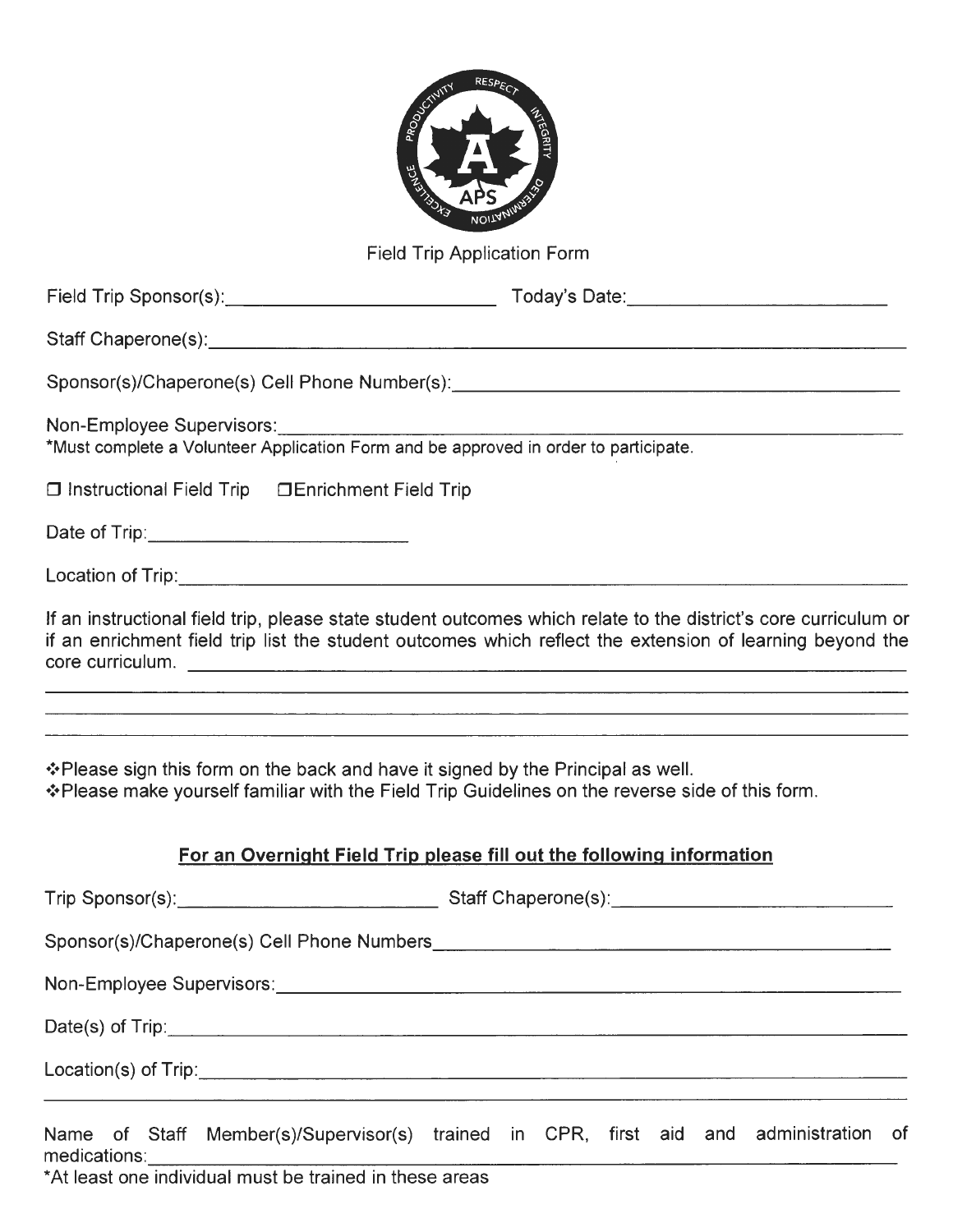Is this a mixed gender trip?  $\Box$  Yes  $\Box$  No

Please describe sleeping accommodations: \_\_\_\_\_\_\_\_\_\_\_\_\_\_\_\_\_\_\_\_\_ \_

Mode(s) of Transportation:

\*If students will be transported by bus, arrangements must be made 2 weeks prior to the trip.

Driver(s) Liability Coverage: \_\_\_\_\_\_\_\_\_\_\_\_\_\_\_\_\_\_\_\_\_\_\_\_\_\_ \_

- Application must be submitted at least 60 days in advance of the overnight trip for approval by the principal and superintendent.
- Non-employee supervisors must fill out a Volunteer Application Form and submit it to the Superintendent's Office for approval in order to be able to participate.
- A trip itinerary must be attached to this application form when submitted for approval for an overnight trip.
- The staff chaperone(s) must have in their possession an Adrian Public Schools Field Trip Consent and Emergency Form for each student on any field trip. A list of students on the trip must also be on file in the principal's office.
- Staff chaperone(s) are responsible for taking a district emergency kit on field trips.
- Supervision of students is the responsibility of the trip sponsor(s)/chaperone(s). The district's Student Code of Conduct and Bus Rules govern student behavior on all field trips. Any special rules for the trip must be approved by the principal. Adequate adult supervision must be provided to ensure student safety.
- Conditions under which any field trip may be cancelled must be specified; parents and guardians continuing financial obligations to the trip must also be made clear.

Signature of Trip Sponsor

Signature of Building Principal

Signature of Superintendent \*If overnight trip